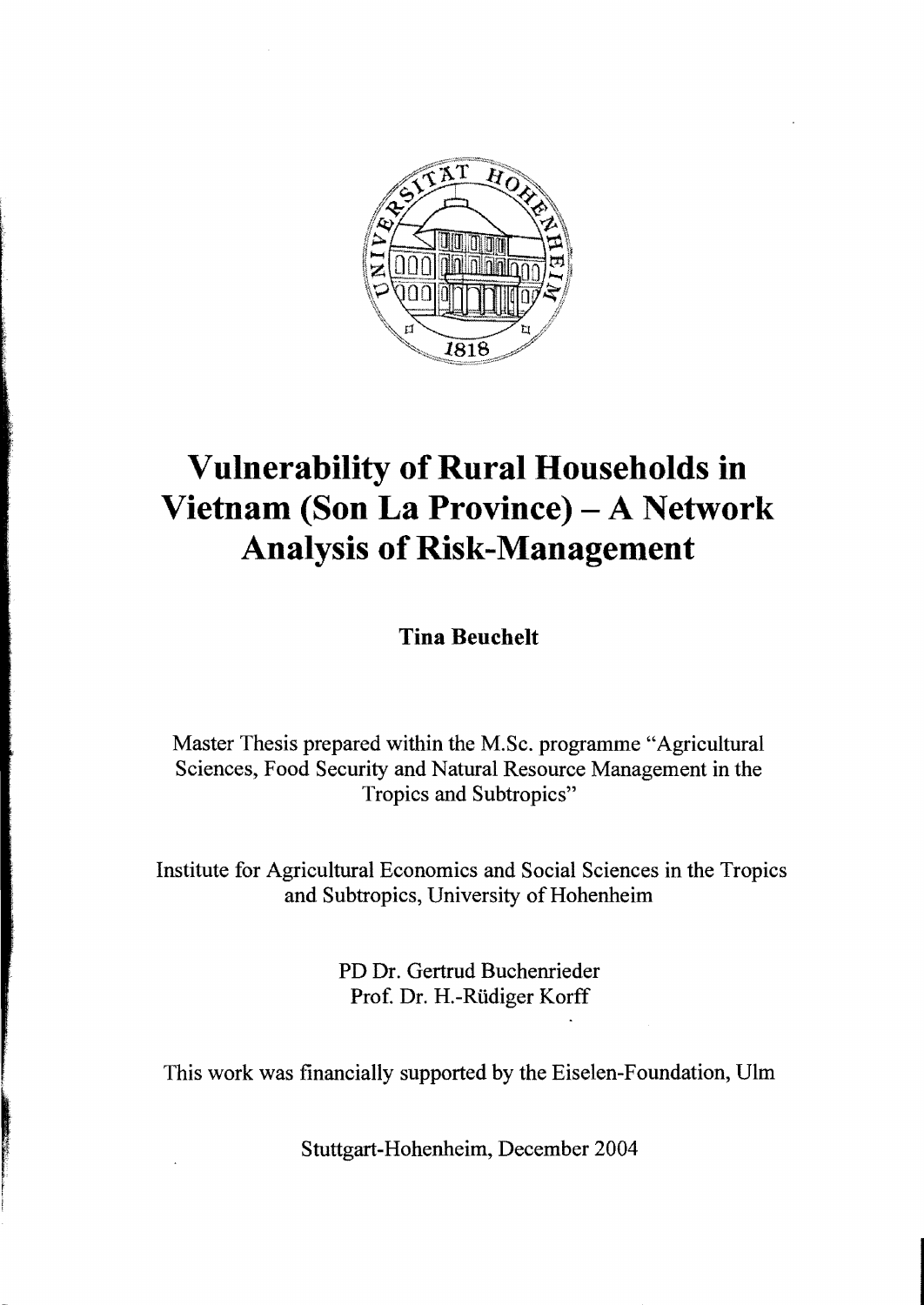## **Summary**

Poor and vulnerable households in Vietnam and elsewhere have a fragile and very finely balanced livelihood system. Shocks and crises can destabilise the households for many years and have an effect on the welfare and livelihood strategies of the household members. To buffer those shocks, people develop various risk-management and risk-coping strategies, using their five forms of capital assets, i.e. natural, physical, human, social and financial assets. One of those strategies is the formation, maintenance and use of social networks. In developing countries, social networks are a very important form of social capital as often a formal (public) safety net is incomplete or non-existing. In those cases, the social networks often serve as informal risk-sharing arrangements and thus, are based on reciprocity.

In Yen Chau District of the mountainous Northem Vietnam, three households of two ethnic minorities were selected to investigate their riskmanagement and risk-coping strategies in case of a crisis. Focus was on their social networks used to cope with a crisis, especially on the relationships between network members and on the tangible help provided. Four hypotheses conceming network formation were set conceming kinship, wealth, education and place of residence. Information was obtained through use of a semi-structured, gender-sensitive questionnaire as weIl as several tools of the Participatory Rural Appraisal. Quantitative network data were analysed using the software UCINET.

Kinship tumed out to be the major factor for network formation. Additionally, the level of wealth is an important and influencing factor, not only for the formation but also for the size of networks. Further outcomes were: The poorer the households, the smaller their networks. Altruistic feelings are not the main reason for support but self-interest. Thus, mutuality is of utmost significance and when not guaranteed or anticipated, support is very limited. The network capacities of poor people are much earlier reached than those of richer people. Therefore, social networks are able to provide a basic support but are insufficient to entirely buffer a crisis of a poor or vulnerable household. Consequently, this calls for policy interventions like the introduction of a formal safety net. It is crucial to adapt policies to the given societal structures to avoid a destruction or undermining of functioning networks, but also to meet the requirements of the people most in need. For that reason, it is also necessary to follow a gender-specific approach and incorporate gender-specific aspects in policy suggestions. Hence, a part of the research investigated gender roles in two ethnic minorities like the genderspecific labour division, the power structures, possession of assets and the decision-making process. It was further investigated if gender roles have an